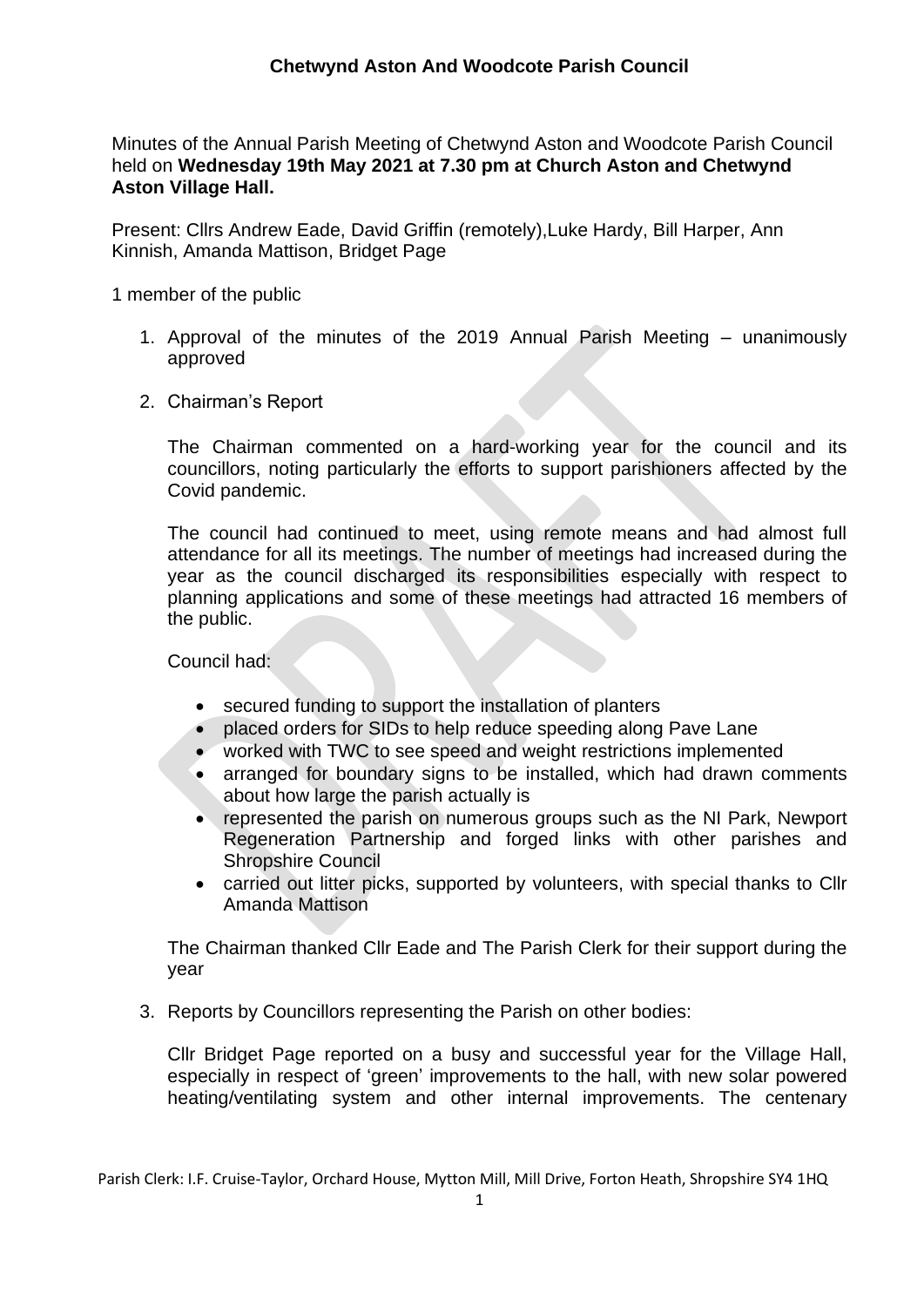## **Chetwynd Aston And Woodcote Parish Council**

celebrations had been deferred until July 2021. There was to be no increase to fees for use of the building, and groups were beginning to start up again. It was noted that the hall benefitted from temporary Wi-Fi. Councillors took the view a permanent broadband/Wi-Fi would be of benefit and determined to consider how the council might help at its next meeting.

Cllrs Ann Kinnish and Bridget Page reported that there had been no meetings of Wrekin Area Committee, other than in January 2021, when it was reported that the executive committee would consider stronger legislation to control un-managed firework displays. It was also noted that SALC Climate Change Partnership would continue to work with town/parish councils on promoting and achieving reduction in carbon footprint.

Cllr Eade reported on continued scrutiny of planning applications that impact on the parish, and traffic management issues on the major and minor roads in the parish. During the ensuing discussion it was proposed by the Chairman that further efforts be made to secure a permanent speed reduction to be introduced in Pave Lane, for the benefit of all residents, along with a 'school sign'. A member of public objected to the proposal for a school sign to be placed outside his property as he did not want it to draw attention to a private and hidden venture which would potentially open it up to vandalism, theft and trespass. He did not object to speed reductions measures as a whole along Pave Lane.

4. Matters raised by the Parishioners

The member of the public present drew attention to his concerns about the council's procedures during the year and the importance of always following proper processes, and in relation to all matters. He reminded the Parish Clerk of a request to meet to review the minutes of meetings during the last year. He also invited Cllrs Eade and Harper to the official opening of the Forest School.

Chairman……………………… Date……………….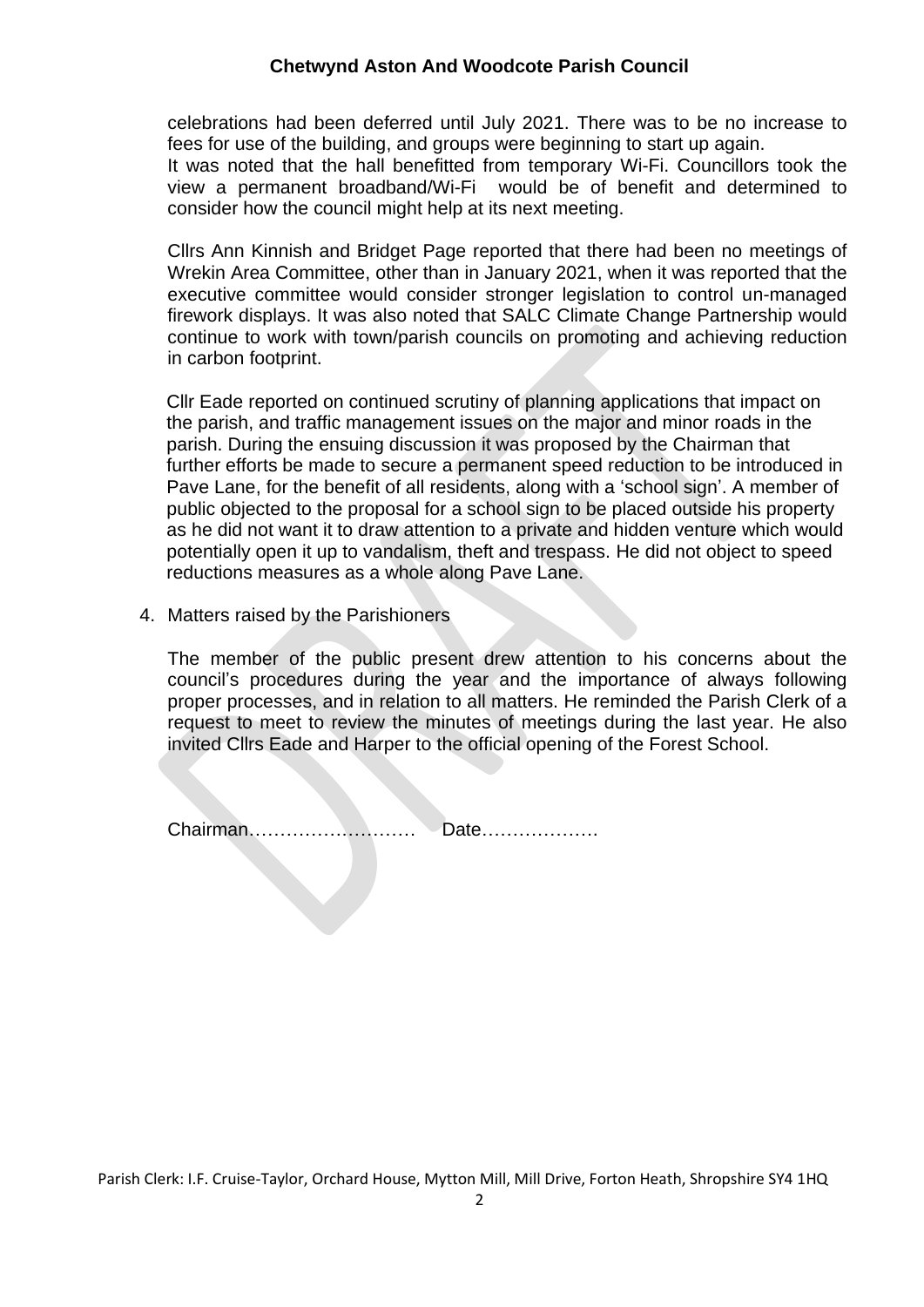Dear Councillors,

You are duly summoned to attend the Annual Council Meeting of Chetwynd Aston & Woodcote Parish Council to be held on **Wednesday 19th May 2021 at Church Aston and Chetwynd Aston Village Hall. This will take place immediately after the Annual Parish Meeting which starts at 7.30 pm.**

## **Agenda**

- 1. To note Apologies
- 2. To note Disclosure of Personal/Pecuniary interests
- 3. To agree the minutes of the Annual Council meeting held on 21<sup>st</sup> May 2019
- 4. Election of Chairman
- 5. Election of Vice-Chairman
- 6. Co-option of Parish Councillor to consider two applications
- 7. Annual Governance and Accounting Return (AGAR) 2020-21
	- a. To receive the Annual Internal Audit Report
	- b. To complete and sign The Certificate of Exemption
	- c. To approve and sign The Annual Governance Statement
	- d. To approve and sign The Accounting Statement
	- e. To approve the commencement date for the exercise of public rights
- 8. Election of WAC Delegate
- 9. Election of NRP Representative
- 10.Election of Representative on Innovation Park Implementation Group
- 11.Election of Emergency Officer
- 12.Election of Delegate for Church Aston and Chetwynd Aston Village Hall
- 13.To consider other representative roles
- 14.To approve the insurance policy for 2021-22 cost: £112.00
- 15.To approve payments for April and note bank reconciliation: see below

Parish Clerk: I.F. Cruise-Taylor, Orchard House, Mytton Mill, Mill Drive, Forton Heath, Shropshire SY4 1HQ